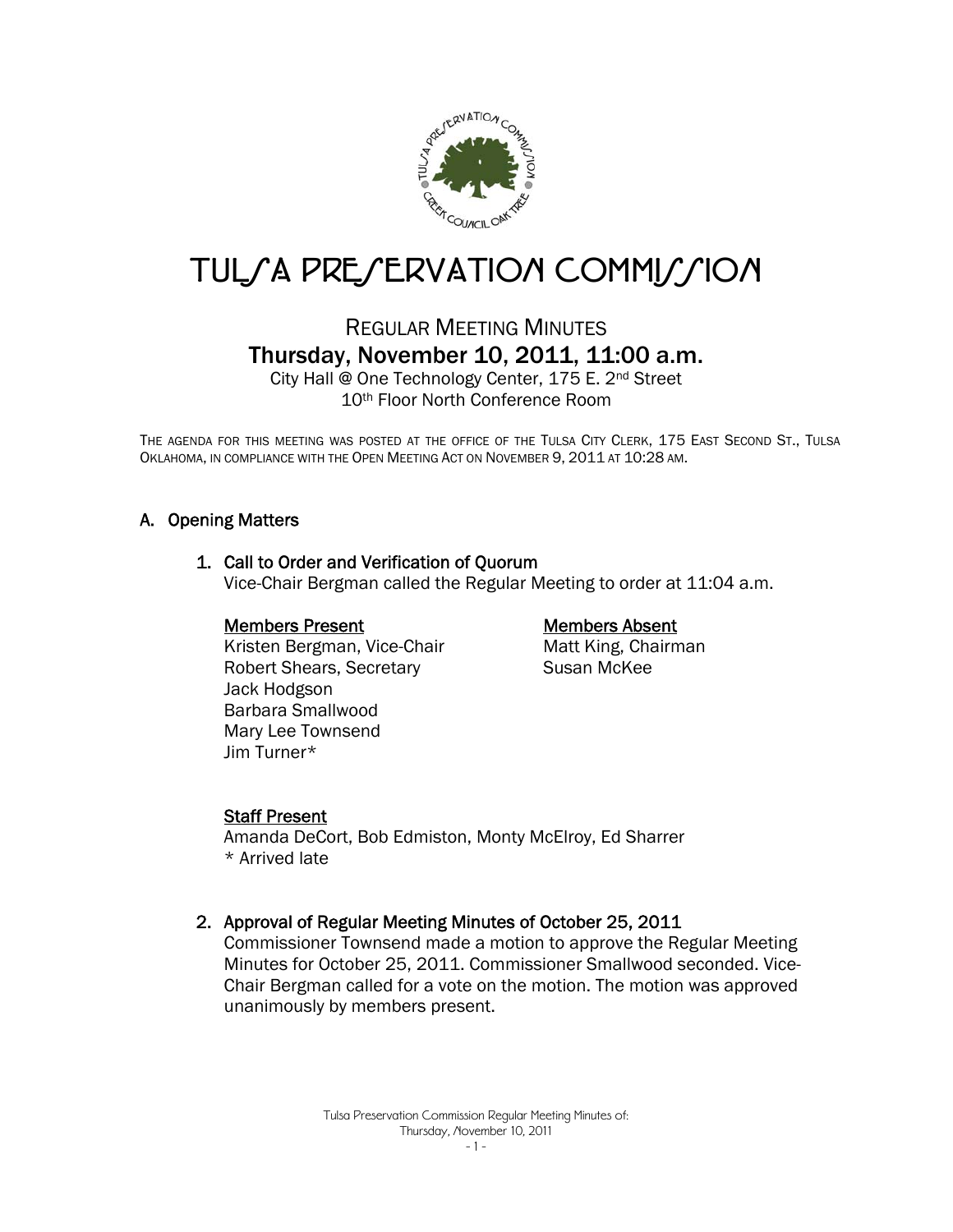#### In Favor

Opposed None

Abstaining None

Not Present 1. Turner

Not Present

None

- 1. Bergman 2. Hodgson
- 3. Shears
- 4. Smallwood
- 5. Townsend

## 3. Disclosure of Conflicts of Interest

No one reported a conflict of interest with the proposals on the agenda.

#### B. Actionable Items

#### 1. COA-11-044 /  $633$  N. Denver Avenue (Brady Heights)

Applicants: John & Lesa Smaligo

*COA Subcommittee Review Date: None* 

Opposed None

Request: Install brick veneer on previously existing porch addition on south elevation of house, matching the soldier course detailing of the original porch, with a stone ledge/cap and one pillar at southeast corner matching the existing design and dimensions.

Mr. McElroy presented the Smaligos' Certificate of Appropriateness application to the Commission and read the applicable guidelines for this district. The applicants were unable to attend the meeting.

Commissioner Townsend made a motion to approve the application with no conditions. Commissioner Smallwood seconded the motion. Vice-Chair Bergman asked for a vote on the motion.

> Abstaining 1. Turner

Vote: 633 N. Denver Avenue

In Favor 1. Bergman

2. Hodgson

3. Shears

4. Smallwood

5. Townsend

The motion was **Approved by Majority** of members present and voting. Brady Heights Guidelines cited: Building Materials & Elements, 1; Porches, 1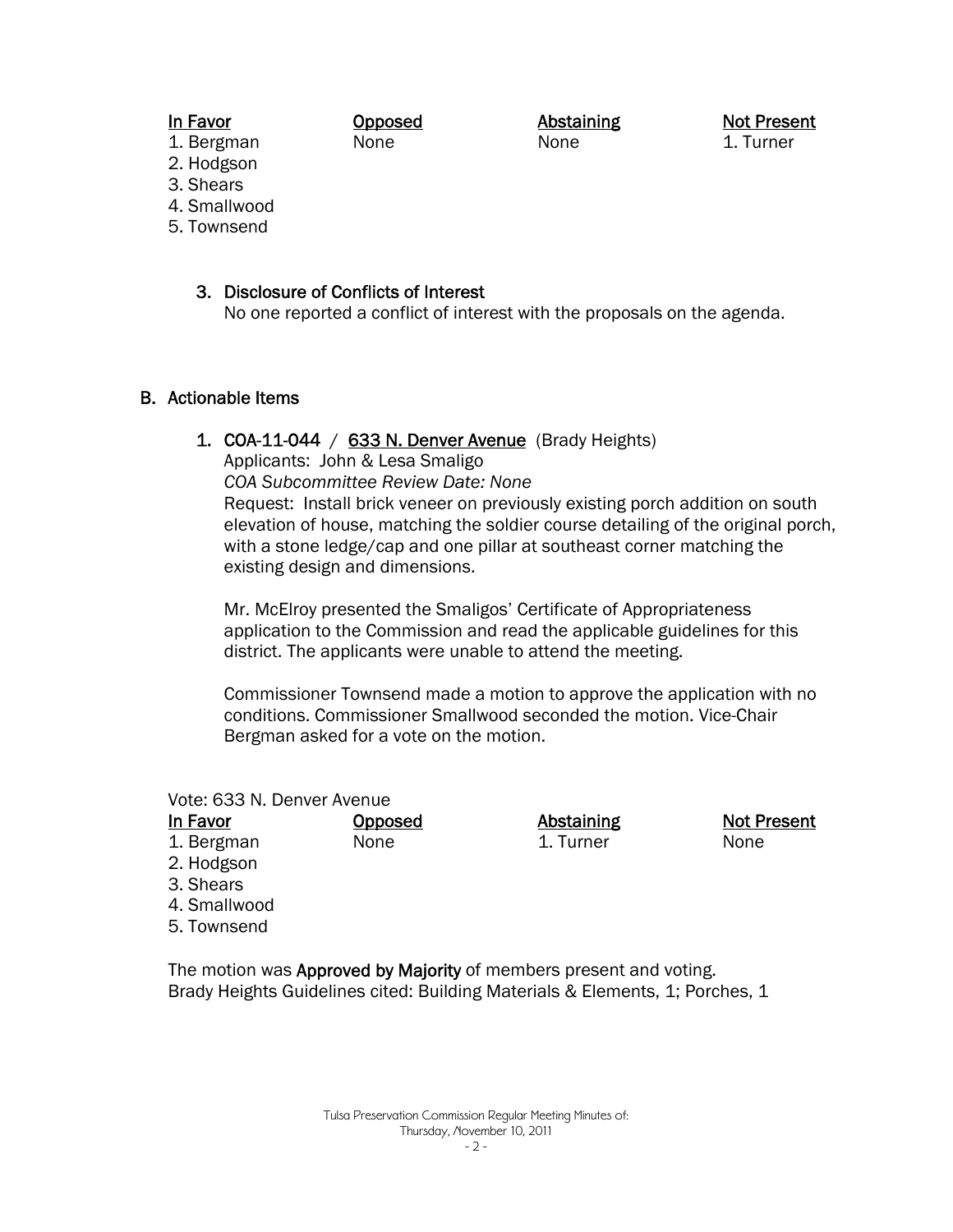2. COA-11-045 / 1702 S. Detroit Avenue (North Maple Ridge)

Applicants: Greg Raskin & Corey Williams *COA Subcommittee Review Date: None*  Request: Replace existing front porch railing, not original to house, with new porch railing according to plans submitted.

Mr. Sharrer presented the applicants' Certificate of Appropriateness application to the Commission and read the applicable guidelines for this district. The applicants were unable to attend the meeting.

Commissioner Smallwood made a motion to approve the application with no conditions. Commissioner Townsend seconded the motion. Vice-Chair Bergman asked for a vote on the motion.

#### Vote: 1702 S. Detroit Avenue

#### In Favor

Opposed None

**Abstaining** None

Not Present None

- 1. Bergman 2. Hodgson
- 3. Shears
- 4. Smallwood
- 5. Townsend
- 6. Turner

The motion was **Approved Unanimously** by members present and voting. North Maple Ridge Guidelines cited: A1.0.1, A1.0.2, A1.4.2

## C. Reports

### 1. Staff Report

Ms. DeCort reported on the new Certified Local Government (CLG) Budget breakdown for the 2011-2012 fiscal year, including two window workshops, surveys of Sunset Park and Reservoir Hill, staff training, printing and web hosting expenses.

Ms. DeCort reported that she is coordinating with Lynda Schwan at the State Historic Preservation Office on the intensive-level survey of Lortondale and the revised draft of the Greenwood District National Register Nomination. She also reported that the City's new Planning Director, Dawn Warrick, will start on December 16.

Mr. Sharrer distributed a copy of the 2012 TPC meeting schedule.